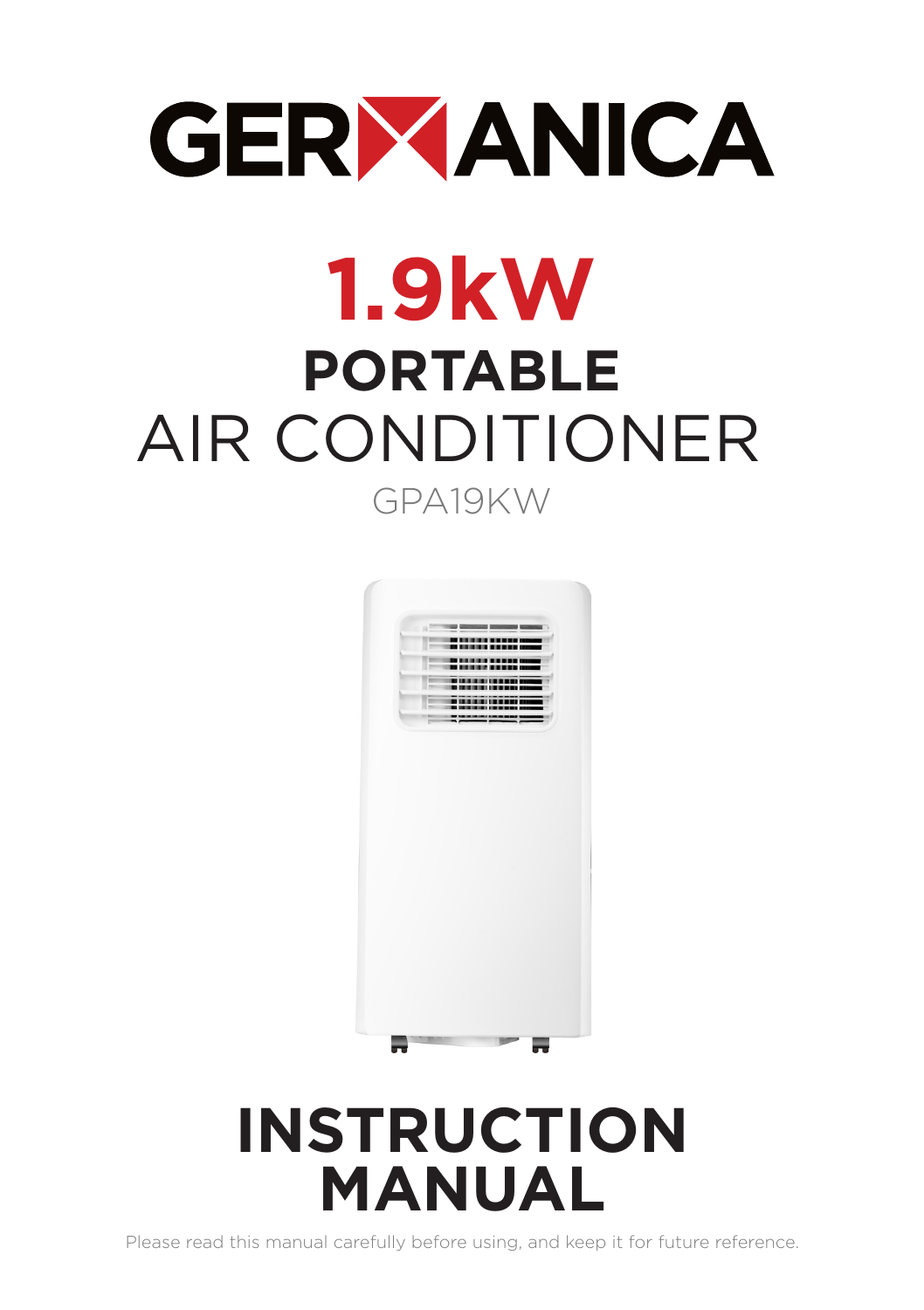### R290-Specific Safety Advice

#### **Important safety precautions concerning refrigerant R290**



Caution, risk of fire

#### **WARNING: Combustible & Dangerous**

This symbol alerts you to take care as the appliance contains a flammable refrigerant: R290 (propane). Take extra care when installing the unit and when carrying out maintenance. R290 is a colourless and odourless hydrocarbon gas. It is an efficient refrigerant with a low Global Warming Potential (GWP) and no potential for ozone depletion.

While R290 is highly flammable, there will be no risk of burning and explosion if the appliance is properly installed and maintained following all instructions and safety advice in the supplied manuals.

#### **WARNING!**

- The appliance shall be stored in a well-ventilated area without continuously operating sources, such as open flames, an operating ignition gas appliance or an operating electric heater. Do not expose the appliance to high heat, sparks and open flames.
- Do not pierce or burn the appliance.
- Do not use means to accelerate the defrosting process or to clean, other than those recommended by the manufacturer.
- Be aware that refrigerants may not contain an odour.
- The ratings of the fuse installed in the built-in control unit are  $T 2AL 250V~\sim$ .
- This air conditioner has been fully charged with refrigerant at the factory. Should a recharge become necessary, it may only be recharged by a professional installer.
- Maintenance must only be carried out by properly qualified, authorised personnel. If the appliance requires maintenance or service, contact our after sales support centre.
- The service technician must strictly comply with:
	- all safety instructions in the manual provided with the appliance
	- all relevant provisions of gas-related local laws and regulations.
- After servicing the appliance, the service technician must:
	- check that air cannot enter the refrigerant system
	- check for refrigerant leaks when moving the air conditioner
	- carry out a test cycle under controlled conditions after installing the unit and record the operating data.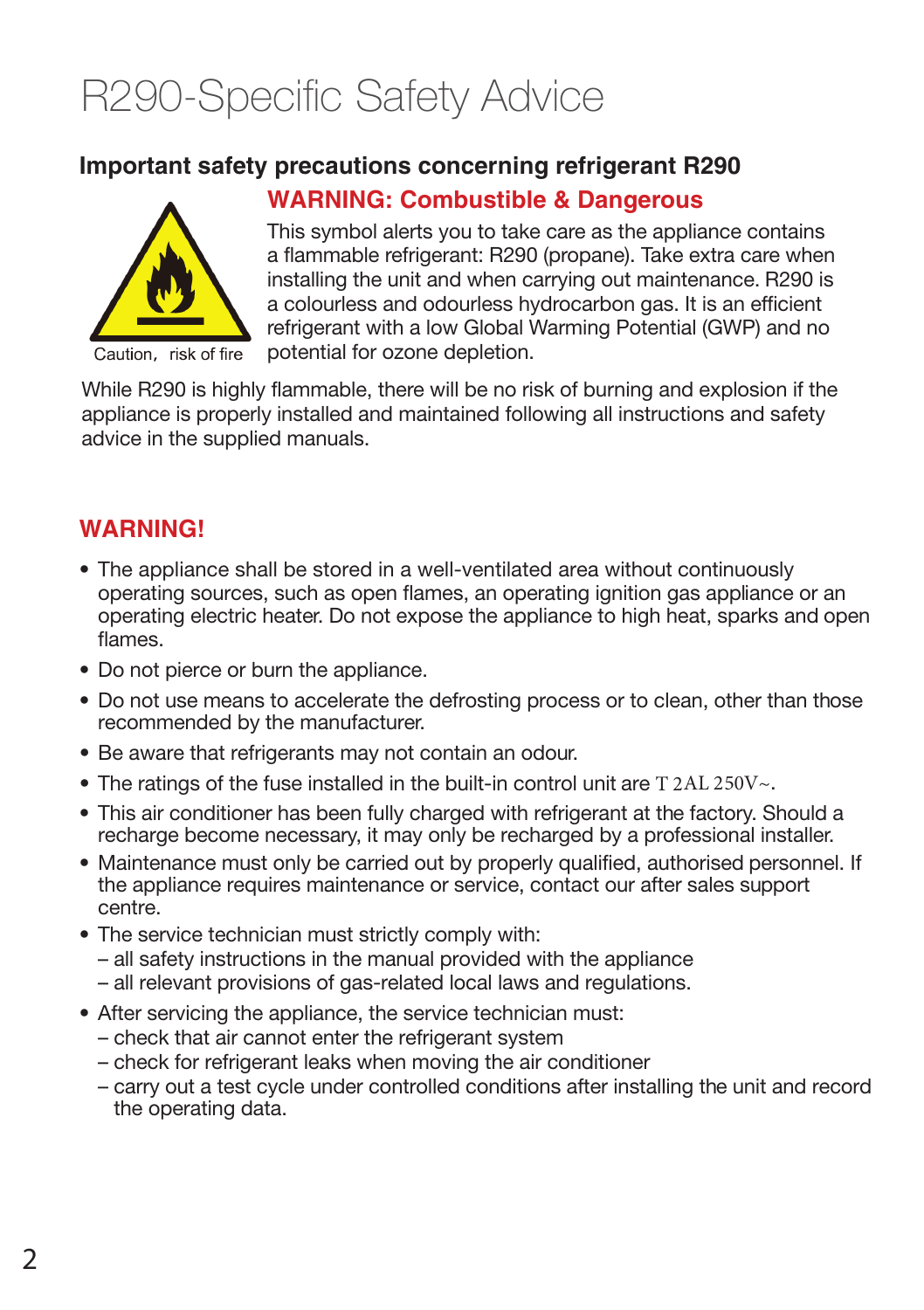### Service Instructions

- Special training additional to usual refrigerating equipment repair procedures is required. For maintenance, service and repair operations, the working personnel needs to be certified.
- Examples for such working procedures are:
	- breaking into the refrigerating circuit
	- opening of sealed components
	- opening of ventilated enclosures.

#### Specific information for service personnel

- The installation of pipe work shall be kept to a minimum.
- Pipe work shall be protected from physical damage and shall not be installed in an unventilated space.
- Compliance with national gas regulations shall be observed.
- Mechanical connections made by brazing or welding shall be accessible for maintenance purposes.
- Servicing shall be performed only by AYONZ PTY LTD.
- Ducts connected to an appliance shall not contain potential ignition source.

| <b>LFL</b><br>(kg/m <sup>3</sup> ) | $h_{0}$ (m) | Charge amount $(M)$ (kg)<br>Minimum room area $(m^2)$ |         |         |         |         |        |         |
|------------------------------------|-------------|-------------------------------------------------------|---------|---------|---------|---------|--------|---------|
|                                    |             | 0.152kg                                               | 0.228kg | 0.304kg | 0.456kg | 0.608kg | 0.76kg | 0.988kg |
| 0.038                              | 0.6         |                                                       | 82      | 146     | 328     | 584     | 912    | 1541    |
|                                    | 1.0         |                                                       | 30      | 53      | 118     | 210     | 328    | 555     |
|                                    | 1.8         |                                                       | 9       | 16      | 36      | 65      | 101    | 171     |
|                                    | 2.2         |                                                       | 6       | 11      | 24      | 43      | 68     | 115     |

#### Table: Minimum room area (m<sup>2</sup>): R290

 $h_{\text{o}}$  is the room height.

The maximum refrigerant charge amount is 140g.

WARNING: Keep any required ventilation openings clear of obstruction.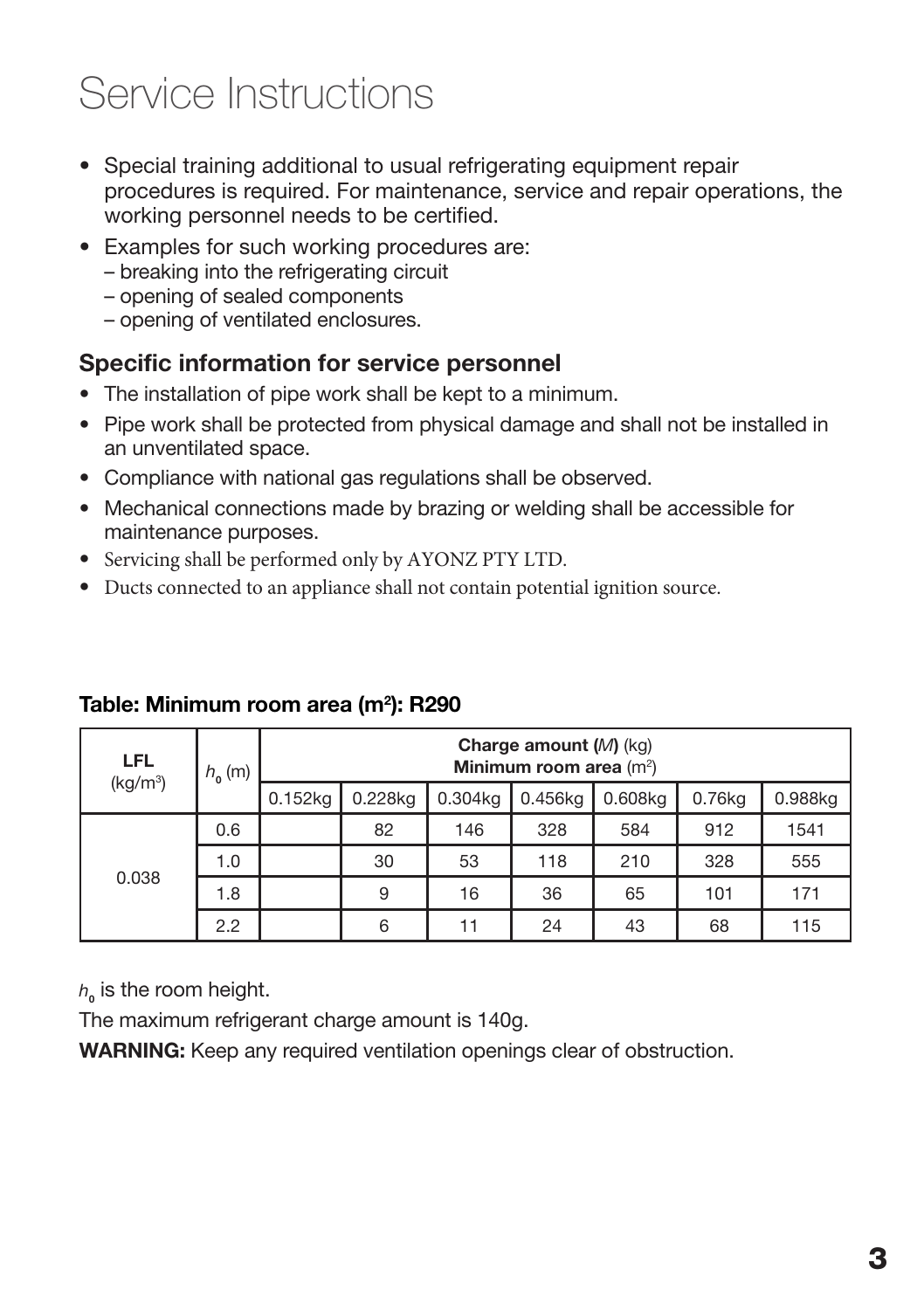#### 1. Checks to the area

Prior to beginning work on systems containing flammable refrigerants. safety checks are necessary to ensure that the risk of ignition is minimised. For repair to the refrigerating system, points 1.2 to 1.6 below shall be completed prior to conducting work on the system.

#### 1.1 Work procedure

Work shall be undertaken under a controlled procedure so as to minimise the risk of a flammable gas or vapour being present while the work is being performed.

#### 1.2 General work area

All maintenance staff and others working in the local area shall be instructed on the nature of work being carried out. Work in confined spaces shall be avoided. The area around the workspace shall be sectioned off. Ensure that the conditions within the area have been made safe by control of flammable material.

#### 1.3 Checking for presence of refrigerant

The area shall be checked with an appropriate refrigerant detector prior to and during work, to ensure the technician is aware of potentially toxic or flammable atmospheres. Ensure that the leak detection equipment being used is suitable for use with all applicable refrigerants, i.e. non-sparking, adequately sealed or intrinsically safe.

#### 1.4 Presence of fire extinguisher

If any hot work is to be conducted on the refrigeration equipment or any associated parts, appropriate fire extinguishing equipment shall be available to hand. Have a dry powder or CO<sub>2</sub> fire extinguisher adjacent to the charging area.

#### 1.5 No ignition sources

No person carrying out work in relation to a refrigeration system which involves exposing any pipe work shall use any sources of ignition in such a manner that it may lead to the risk of fire or explosion. All possible ignition sources, including cigarette smoking, should be kept sufficiently far away from the site of installation, repairing, removing and disposal, during which refrigerant can possibly be released to the surrounding space. Prior to work taking place, the area around the equipment is to be surveyed to make sure that there are no flammable hazards or ignition risks. "No Smoking" signs shall be displayed.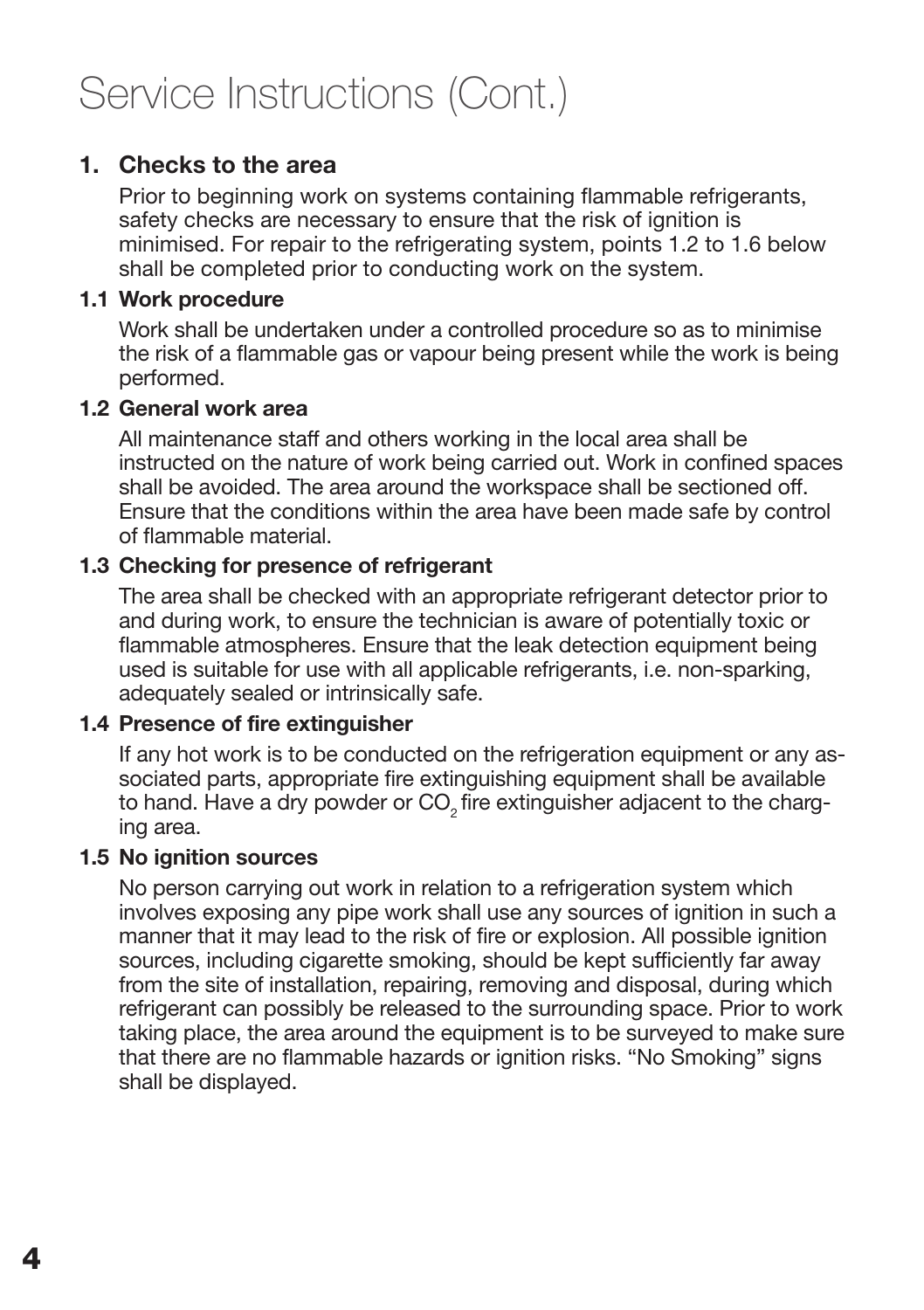#### 1.6 Ventilated area

Ensure that the area is in the open or that it is adequately ventilated before breaking into the system or conducting any hot work. A degree of ventilation shall continue during the period that the work is carried out. The ventilation should safely disperse any released refrigerant and preferably expel it externally into the atmosphere.

#### 2. Checks to the refrigeration equipment

- 2.1 Where electrical components are being changed, they shall be fit for the purpose and to the correct specification. At all times the manufacturer's maintenance and service guidelines shall be followed. If in doubt, consult the manufacturer's technical department for assistance.
- 2.2 The following checks shall be applied to installations using flammable refrigerants:
	- the charge size is in accordance with the room size within which the refrigerant containing parts are installed
	- the ventilation machinery and outlets are operating adequately and are not obstructed
	- if an indirect refrigerating circuit is being used, the secondary circuit shall be checked for the presence of refrigerant
	- marking to the equipment continues to be visible and legible. Markings and signs that are illegible shall be corrected
	- refrigeration pipe or components are installed in a position where they are unlikely to be exposed to any substance which may corrode refrigerant containing components, unless the components are constructed of materials which are inherently resistant to being corroded or are suitably protected against being so corroded.

#### 3. Checks to electrical devices

- 3.1 Repair and maintenance to electrical components shall include initial safety checks and component inspection procedures. If a fault exists that could compromise safety, then no electrical supply shall be connected to the circuit until it is satisfactorily dealt with. If the fault cannot be corrected immediately but it is necessary to continue operation, an adequate temporary solution shall be used. This shall be reported to the owner of the equipment so all parties are advised.
- 3.2 Initial safety checks shall include:
	- that capacitors are discharged: this shall be done in a safe manner to avoid possibility of sparking
	- that no live electrical components and wiring are exposed while charging, recovering or purging the system
	- that there is continuity of earth bonding.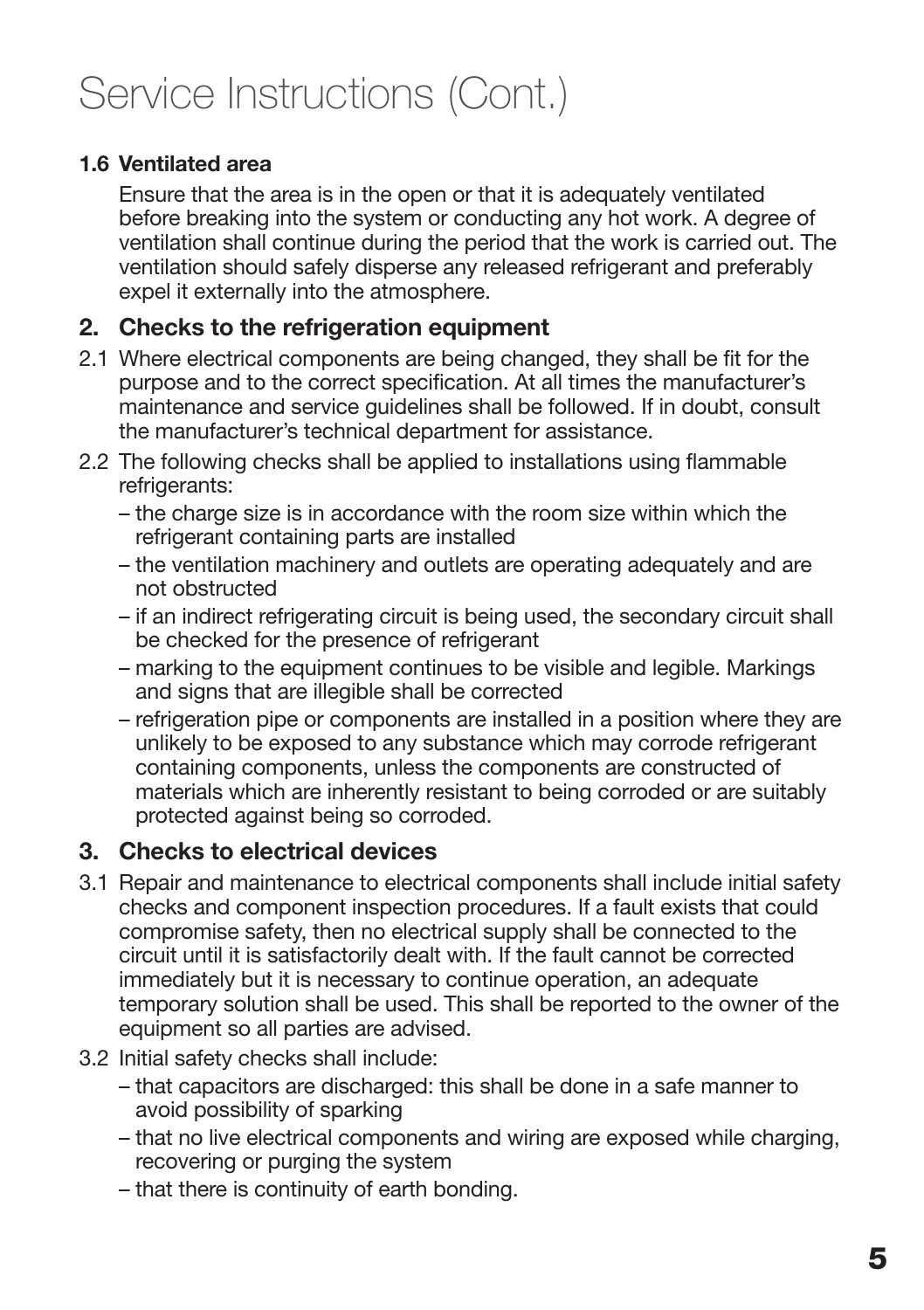#### 4. Repairs to sealed components

- 4.1 During repairs to sealed components, all electrical supplies shall be disconnected from the equipment being worked upon prior to any removal of sealed covers, etc. If it is absolutely necessary to have an electrical supply to equipment during servicing, then a permanently operating form of leak detection shall be located at the most critical point to warn of a potentially hazardous situation.
- 4.2 Particular attention shall be paid to the following to ensure that by working on electrical components, the casing is not altered in such a way that the level of protection is affected. This shall include damage to cables, excessive number of connections, terminals not made to original specification, damage to seals, incorrect fitting of glands, etc. Ensure that the apparatus is mounted securely.
- 4.3 Ensure that seals or sealing materials have not degraded to the point that they no longer serve the purpose of preventing the ingress of flammable atmospheres. Replacement parts shall be in accordance with the manufacturer's specifications.

NOTE The use of silicon sealant can inhibit the effectiveness of some types of leak detection equipment.

Intrinsically safe components do not have to be isolated prior to working on them.

#### 5. Repair to intrinsically safe components

- 5.1 Do not apply any permanent inductive or capacitance loads to the circuit without ensuring that this will not exceed the permissible voltage and current permitted for the equipment in use.
- 5.2 Intrinsically safe components are the only types that can be worked on while live in the presence of a flammable atmosphere. The test apparatus shall be at the correct rating.
- 5.3 Replace components only with parts specified by the manufacturer. Other parts may result in the ignition of refrigerant in the atmosphere from a leak.

#### 6. Cabling

Check that cabling will not be subject to wear, corrosion, excessive pressure, vibration, sharp edges or any other adverse environmental effects. The check shall also take into account the effects of aging or continual vibration from sources such as compressors or fans.

#### 7. Detection of flammable refrigerants

Under no circumstances shall potential sources of ignition be used in the searching for or detection of refrigerant leaks. A halide torch (or any other detector using a naked flame) shall not be used.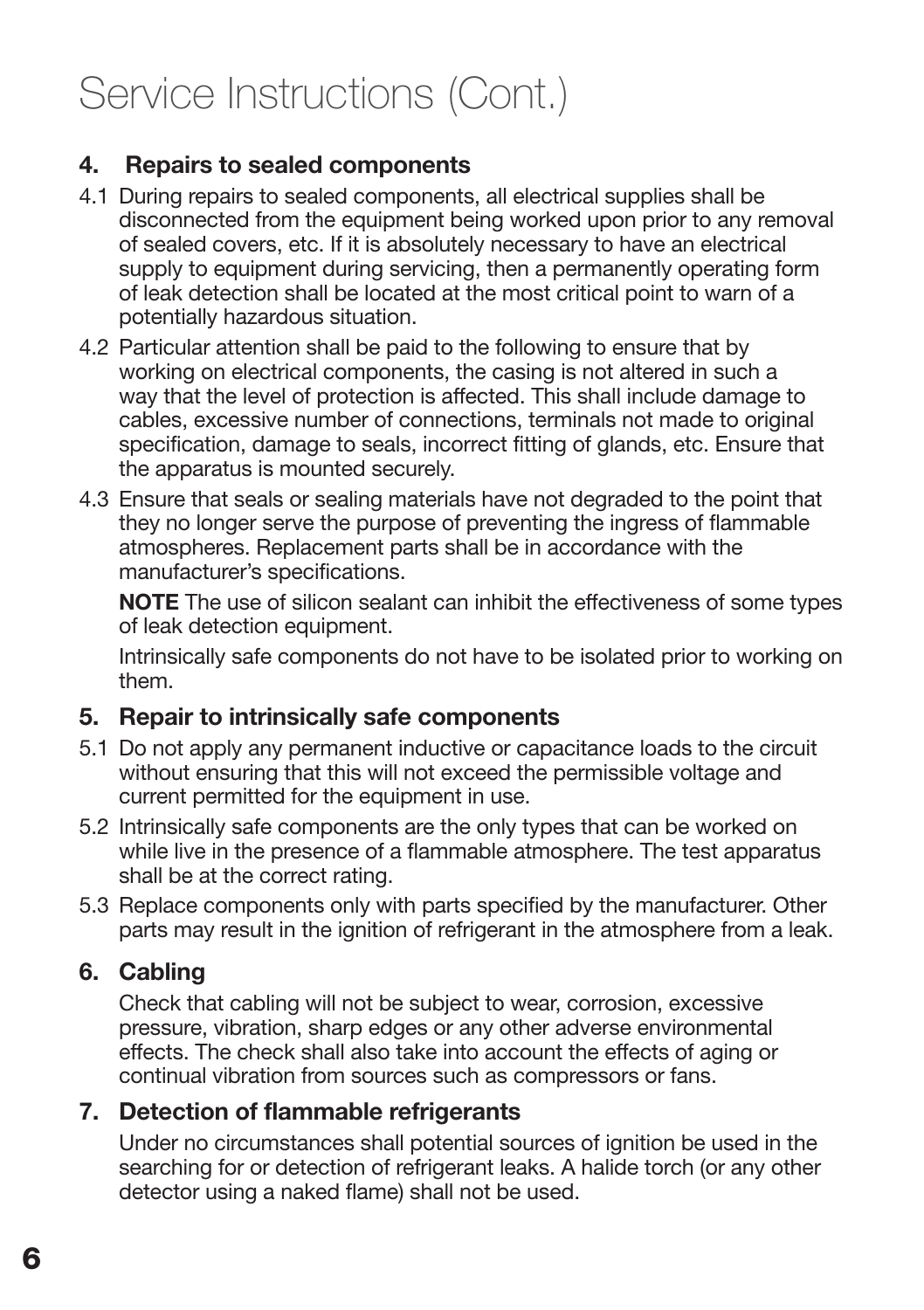#### 8. Leak detection methods

The following leak detection methods are deemed acceptable for all refrigerant systems.

- 8.1 Electronic leak detectors may be used to detect refrigerant leaks but, in the case of flammable refrigerants, the sensitivity may not be adequate, or may need re-calibration. (Detection equipment shall be calibrated in a refrigerantfree area.) Ensure that the detector is not a potential source of ignition and is suitable for the refrigerant used. Leak detection equipment shall be set at a percentage of the LFL (lower flammable limit, 0.038 kg/m<sup>3</sup>) of the refrigerant and shall be calibrated to the refrigerant employed, and the appropriate percentage of gas (25% maximum) is confirmed.
- 8.2 Leak detection fluids are suitable for use with most refrigerants but the use of detergents containing chlorine shall be avoided as the chlorine may react with the refrigerant and corrode the copper pipe work.
- 8.3 If a leak is suspected, all naked flames shall be removed/extinguished.
- 8.4 If a leakage of refrigerant is found which requires brazing, all of the refrigerant shall be recovered from the system, or isolated (by means of shut off valves) in a part of the system remote from the leak. Oxygen-free nitrogen (OFN) shall then be purged through the system both before and during the brazing process.

#### 9. Removal and evacuation

- 9.1 When breaking into the refrigerant circuit to make repairs or for any other purpose – conventional procedures shall be used. However, for flammable refrigerants it is important that best practice is followed since flammability is a consideration. The following procedure shall be adhered to:
	- remove refrigerant
	- purge the circuit with inert gas
	- evacuate
	- purge again with inert gas
	- open the circuit by cutting or brazing.
- 9.2 The refrigerant charge shall be recovered into the correct recovery cylinders. The system shall be "flushed" with OFN to render the unit safe. This process may need to be repeated several times. Compressed air or oxygen shall not be used for purging refrigerant systems.
- 9.3 Flushing shall be achieved by breaking the vacuum in the system with OFN and continuing to fill until the working pressure is achieved, then venting to atmosphere, and finally pulling down to a vacuum. This process shall be repeated until no refrigerant is within the system. When the final OFN charge is used, the system shall be vented down to atmospheric pressure to enable work to take place. This operation is absolutely vital if brazing operations on the pipe work are to take place.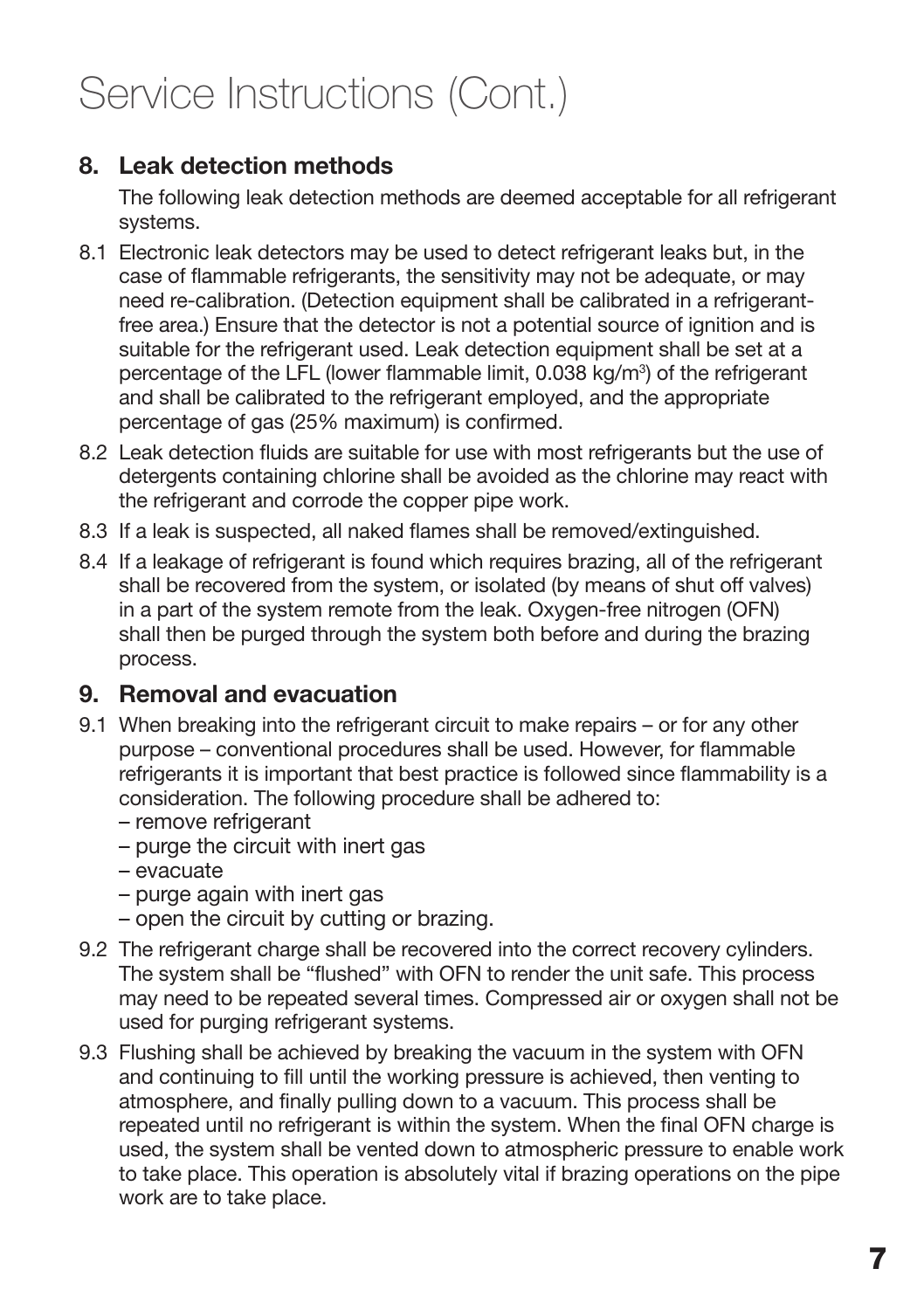9.4 Ensure that the outlet for the vacuum pump is not close to any ignition sources and that ventilation is available.

#### 10 Charging procedures

In addition to conventional charging procedures, the following requirements shall be followed.

- 10.1 Ensure that contamination of different refrigerants does not occur when using charging equipment. Hoses or lines shall be as short as possible to minimise the amount of refrigerant contained in them.
	- Cylinders shall be kept upright.

– Ensure that the refrigeration system is earthed prior to charging the system with refrigerant.

- Label the system when charging is complete (if not already).
- Extreme care shall be taken not to overfill the refrigeration system.
- 10.2 Prior to recharging the system, it shall be pressure-tested with the appropriate purging gas.
- 10.3 The system shall be leak-tested on completion of charging but prior to commissioning. A follow up leak test shall be carried out prior to leaving the site.

#### 11. Decommissioning

Before carrying out this procedure, it is essential that the technician is completely familiar with the equipment and all its detail. It is recommended good practice that all refrigerants are recovered safely. Prior to the task being carried out, an oil and refrigerant sample shall be taken in case analysis is required prior to re-use of reclaimed refrigerant. It is essential that electrical power is available before the task is commenced.

- 11.1 Become familiar with the equipment and its operation.
- 11.2 Isolate system electrically.
- 11.3 Before attempting the procedure, ensure that:
	- mechanical handling equipment is available, if required, for handling refrigerant cylinders
	- all personal protective equipment is available and being used correctly
	- the recovery process is supervised at all times by a competent person
	- recovery equipment and cylinders conform to the appropriate standards.
- 11.4 Pump down refrigerant system, if possible.
- 11.5 If a vacuum is not possible, make a manifold so that refrigerant can be removed from various parts of the system.
- 11.6 Ensure that the cylinder is situated on the scales before recovery takes place.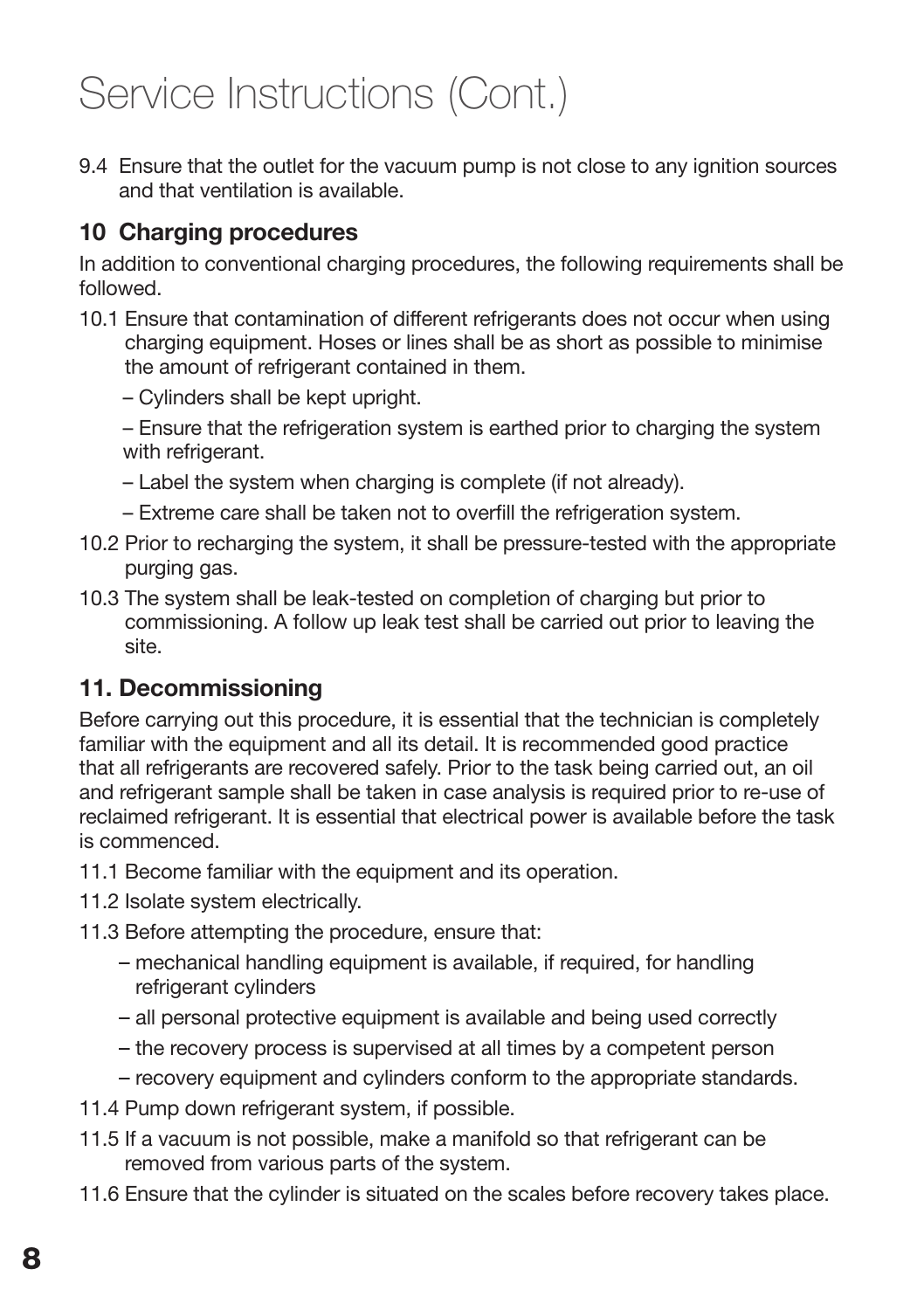- 11.7 Start the recovery machine and operate in accordance with manufacturer's instructions.
- 11.8 Do not overfill cylinders. (No more than 80% volume liquid charge.)
- 11.9 Do not exceed the maximum working pressure of the cylinder, even temporarily.
- 11.10 When the cylinders have been filled correctly and the process completed, make sure that the cylinders and the equipment are removed from site promptly and all isolation valves on the equipment are closed off.
- 11.11 Recovered refrigerant shall not be charged into another refrigeration system unless it has been cleaned and checked.

#### 12. Labelling

Equipment shall be labelled stating that it has been de-commissioned and emptied of refrigerant. The label shall be dated and signed. Ensure that there are labels on the equipment stating the equipment contains flammable refrigerant.

#### 13. Recovery

- 13.1 When removing refrigerant from a system, either for servicing or decommissioning, it is recommended good practice that all refrigerants are removed safely.
- 13.2 When transferring refrigerant into cylinders, ensure that only appropriate refrigerant recovery cylinders are employed. Ensure that the correct number of cylinders for holding the total system charge are available. All cylinders to be used are designated for the recovered refrigerant and labelled for that refrigerant (i.e., special cylinders for the recovery of refrigerant). Cylinders shall be complete with pressure relief valve and associated shut-off valves in good working order. Empty recovery cylinders are evacuated and, if possible, cooled before recovery occurs.
- 13.3 The recovery equipment shall be in good working order with a set of instructions concerning the equipment that is at hand and shall be suitable for the recovery of all appropriate refrigerants including, when applicable, flammable refrigerants. In addition, a set of calibrated weighing scales shall be available and in good working order. Hoses shall be complete with leakfree disconnect couplings and in good condition. Before using the recovery machine, check that it is in satisfactory working order, has been properly maintained and that any associated electrical components are sealed to prevent ignition in the event of a refrigerant release. Consult manufacturer if in doubt.
- 13.4 The recovered refrigerant shall be returned to the refrigerant supplier in the correct recovery cylinder, and the relevant waste transfer note arranged. Do not mix refrigerants in recovery units and especially not in cylinders.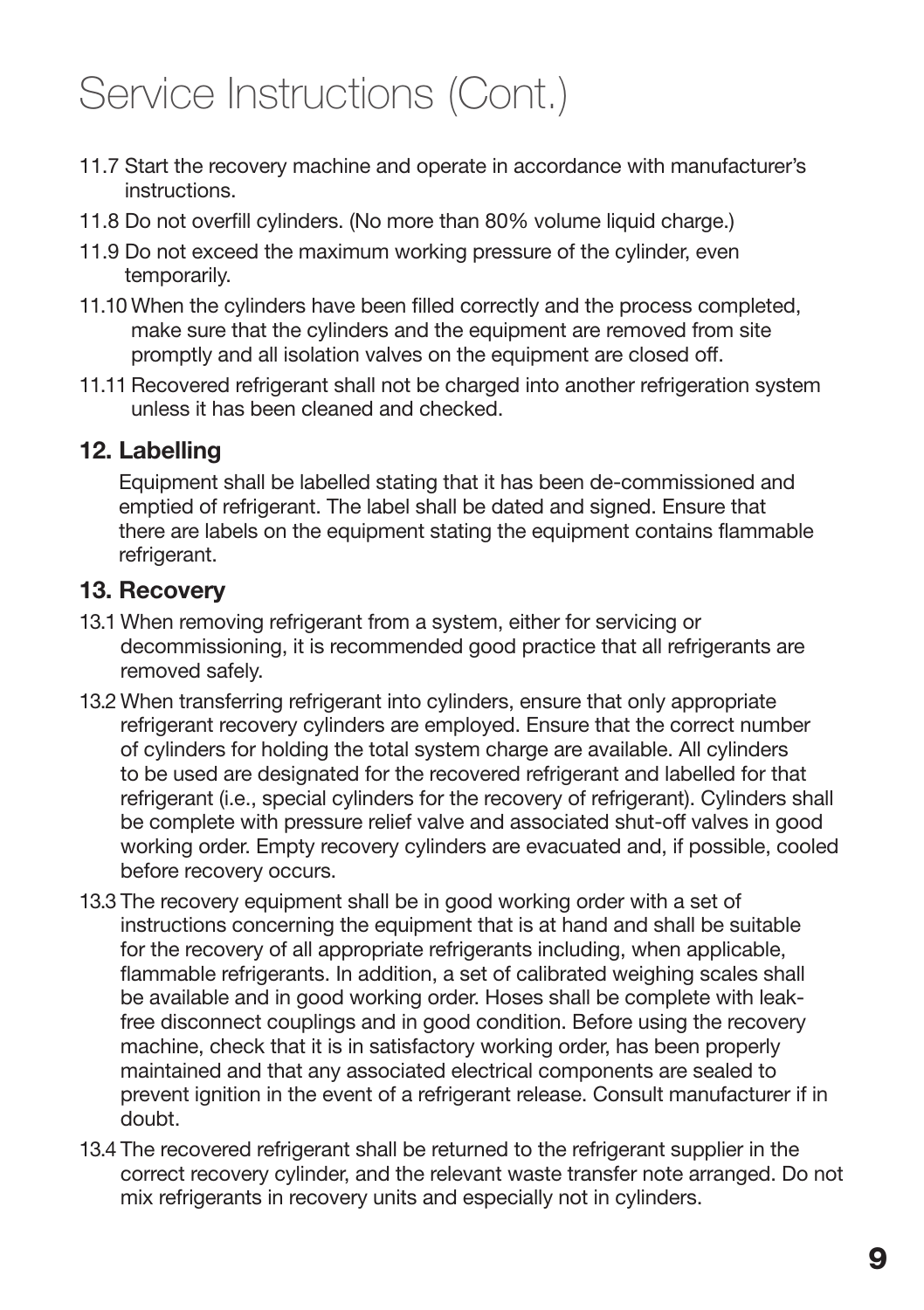13.5 If compressors or compressor oils are to be removed, ensure that they have been evacuated to an acceptable level to make certain that flammable refrigerant does not remain within the lubricant. The evacuation process shall be carried out prior to returning the compressor to the suppliers. Only electric heating to the compressor body shall be employed to accelerate this process. When oil is drained from a system, it shall be carried out safely.

#### 14. Information about the correct working procedures:

Every working procedure that affects safety means shall only be carried out by competent persons according to the below points:

#### 14.1 Commissioning

- Ensure that the floor area is sufficient for the refrigerant charge or that the ventilation duct is assembled in a correct manner.
- Connect the pipes and carry out a leak test before charging with refrigerant.
- Check safety equipment before putting into service.

#### 14.2 Maintenance

- Portable equipment shall be repaired outside or in a workshop specially equipped for servicing units with flammable refrigerants.
- Ensure sufficient ventilation at the repair place.
- Be aware that malfunction of the equipment may be caused by refrigerant loss and a refrigerant leak is possible.
- Discharge capacitors in a way that won't cause any spark. The standard procedure to short-circuit the capacitor terminals usually creates sparks.
- Reassemble sealed enclosures accurately. If seals are worn, replace them.
- Check safety equipment before putting into service.

#### 14.3 Repair

- Portable equipment shall be repaired outside or in a workshop specially equipped for servicing units with flammable refrigerants.
- Ensure sufficient ventilation at the repair place.
- Be aware that malfunction of the equipment may be caused by refrigerant loss and a refrigerant leak is possible.
- Discharge capacitors in a way that won't cause any spark.
- When brazing is required, the following procedures shall be carried out in the right order:
	- Remove the refrigerant. If the recovery is not required by national regulations, drain the refrigerant to the outside. Take care that the drained refrigerant will not cause any danger. In doubt, one person should guard the outlet. Take special care that drained refrigerant will not float back into the building.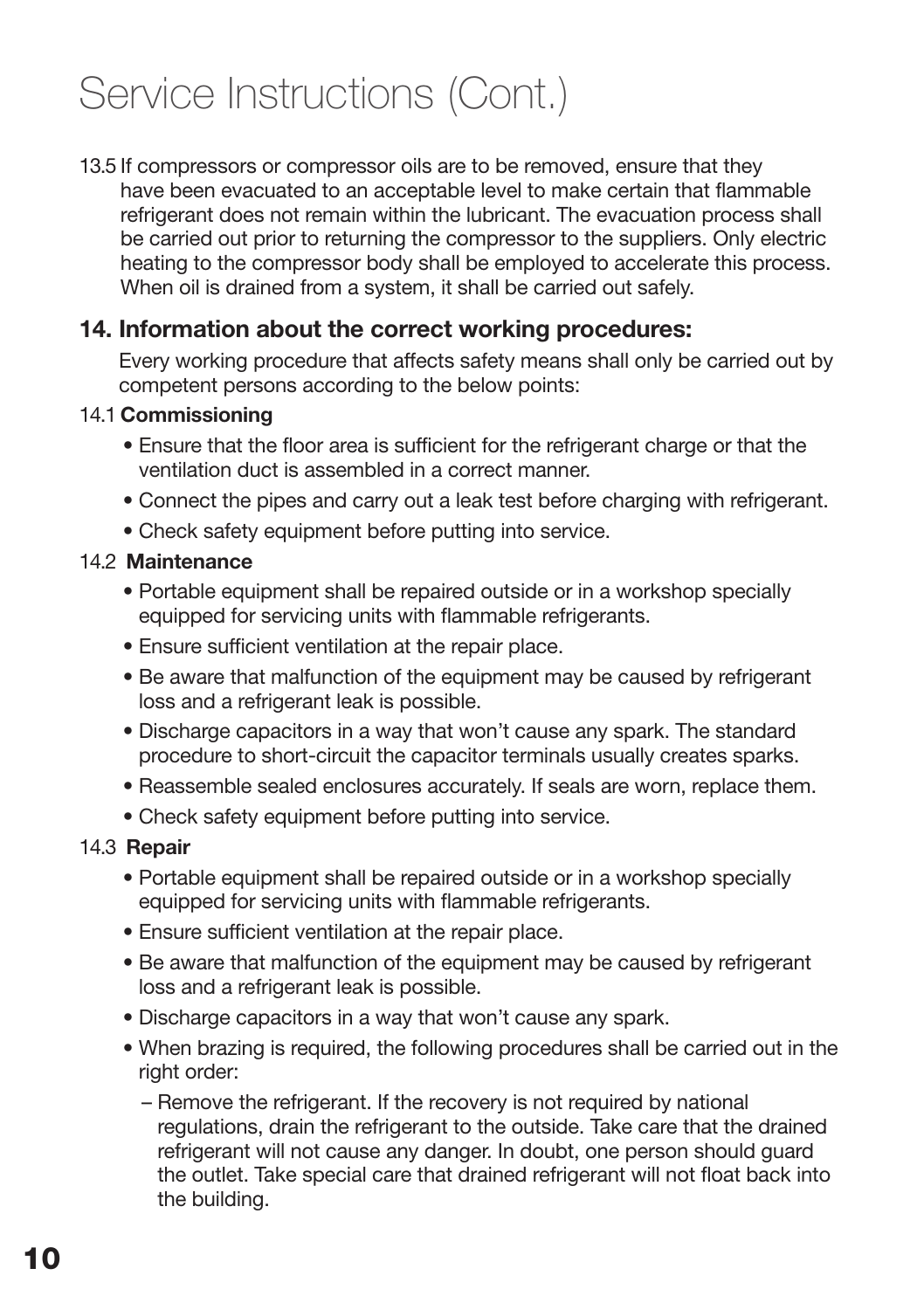- Evacuate the refrigerant circuit.
- Purge the refrigerant circuit with nitrogen for 5 min.
- Evacuate again.
- Remove parts to be replaced by cutting, not by flame.
- Purge the braze point with nitrogen during the brazing procedure.
- Carry out a leak test before charging with refrigerant.
- Reassemble sealed enclosures accurately. If seals are worn, replace them.
- Check safety equipment before putting into service.

#### 14.4 Decommissioning

- If the safety is affected when the equipment is putted out of service, the refrigerant charge shall be removed before decommissioning.
- Ensure sufficient ventilation at the equipment location.
- Be aware that malfunction of the equipment may be caused by refrigerant loss and a refrigerant leak is possible.
- Discharge capacitors in a way that won't cause any spark.
- Remove the refrigerant. If the recovery is not required by national regulations, drain the refrigerant to the outside. Take care that the drained refrigerant will not cause any danger. In doubt, one person should guard the outlet. Take special care that drained refrigerant will not float back into the building.
- Evacuate the refrigerant circuit.
- Purge the refrigerant circuit with nitrogen for 5 min.
- Evacuate again.
- Fill with nitrogen up to atmospheric pressure.
- Put a label on the equipment that the refrigerant is removed.

#### 14.5 Disposal

- Ensure sufficient ventilation at the working place.
- Remove the refrigerant. If the recovery is not required by national regulations, drain the refrigerant to the outside. Take care that the drained refrigerant will not cause any danger. If in doubt, one person should guard the outlet. Take special care that drained refrigerant will not float back into the building.
- Evacuate the refrigerant circuit.
- Purge the refrigerant circuit with nitrogen for 5 min.
- Evacuate again.
- Cut out the compressor and drain the oil.